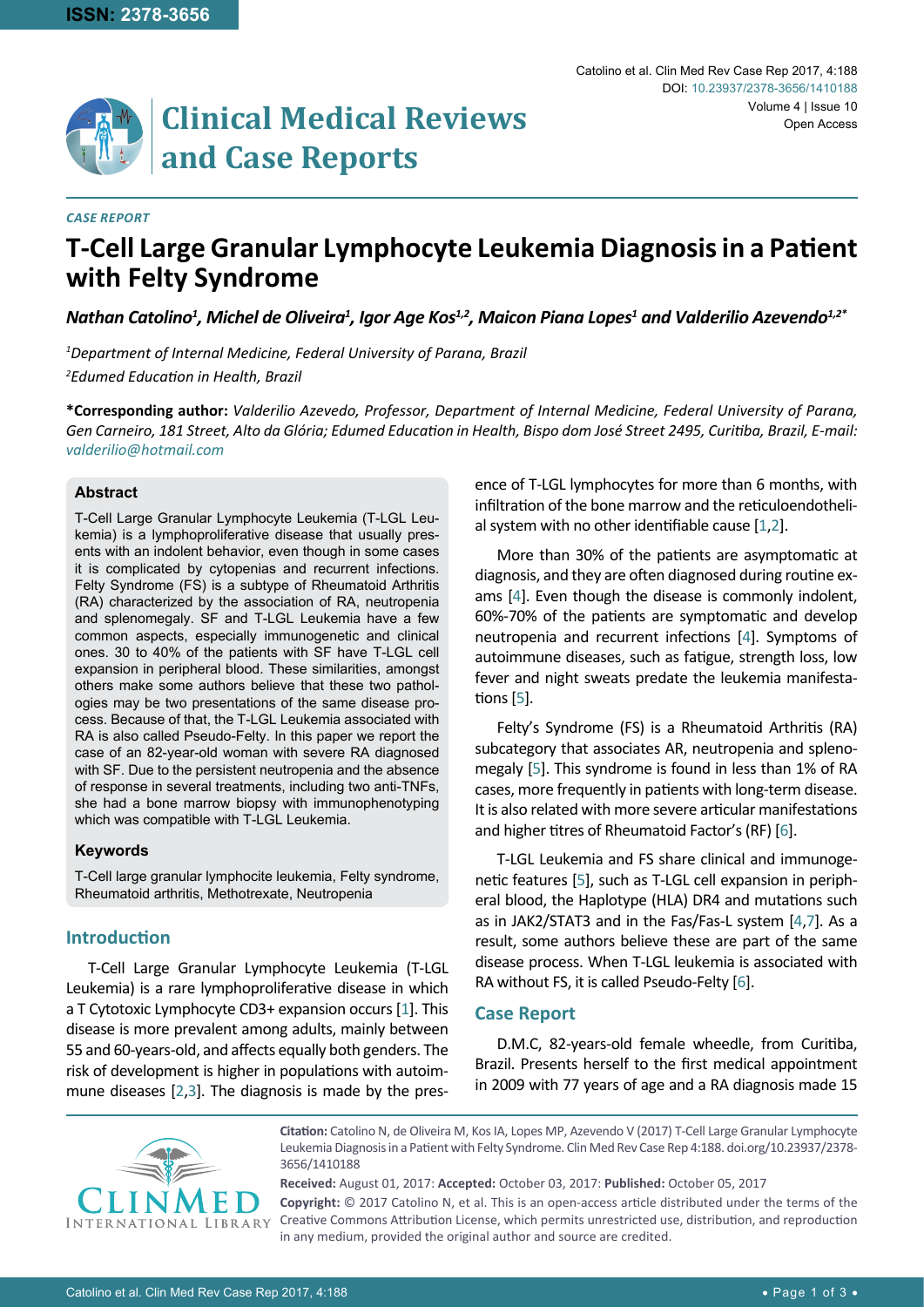years before. Her disease was rated class I/II according to the American College of Rheumatology (ACR) criteria. At time, she complained of daily joint pain with morning stiff-

ness of few minutes. During physical exam, she presented swallowing in her fingers - as well as deformities - toes, wrists and elbows in which 1 rheumatoid nodule in each side, with  $0.5 \times 0.5$  cm were verified. At the time, she began therapy with Methotrexate (MTX) 10 mg/week.

A month later, she presented new rheumatoid nodules, 1 in each side of her elbows and an increase in size of the older ones to  $0.7 \times 0.7$  cm and  $0.9 \times 0.9$  cm. Due to that, MTX therapy was interrupted and a treatment with Leflunomide 10 mg/day and Prednisone 5 mg/day was introduced.

During the first semester of 2010, she presented leucopenia (2260 cells/ $\mu$ L) with eosinophilia of 18%, and normal neutrophil, and lymphocyte percentages. She also had a chronic infection in her toe and a weight loss of 6 kg without loss of appetite. She had also superior airway infections without fever or persistent cough, but no splenomegaly. The DAS28 was 4.55. Serology for HBV, HCV, HIV, and Parvovirus B19 Were negative. Serum dosage of Vitamin B12 was normal. Due to these findings, we made the hypothesis of RA with FS, prescribed a therapy with Etanercept (ETC) 50 mg/week, and raised the Leflunomide dose to 20 mg/day.

One year after the ETC therapy began, no satisfactory response was observed. In august of 2011 the patient had DAS28 of 4.78, Erythrocyte Sedimentation Rate (ESR) of 44 mm (anterior of 23 mm) and a C Reactive Protein (CRP) of 8.61 mg/L (anterior of 8.09 mg/L), RF of 106 UI/mL, normocytic normochromic anemia, persistency of the leucopenia (with 2650 leukocytes/cells/ μL) and low platelets (122,000 cells/µL). Thanks to these findings, therapy with Rituximab 1 g was introduced at week 0 and 2, and repeated after 6 months.

As example of the ETC therapy, the patient had no response with the Rituximab treatment. A small reduction of the ESR and RF was noted, but the CRP rose to 22.24 mg/L. She had no major changes in white cells count: leukocyte count 3,020/µL, with neutropenia (278 cells/µL), eosinophilia (8%) and lymphocytosis (2084 cells/µL). At the time, the patient referred lower limb edema and oral candidiasis. The therapy was maintained, but as the patient had no changes in the CRP rates in the following weeks, a bone marrow aspirate was made to investigate the leucopenia. Due to the persistent low white cell count, an investigation for myelodysplastic syndrome was also performed. In the trephine biopsy, reticulin Stain and the pearl's Stain were negative. No myelodysplastic evidence was detected in morphological Analysis.

The immunophenotyping of peripheral blood showed a population of lymphocytes composed by 55% of T cells with CD2 and CD3 expression, as well as CD5 and CD7 and negative for CD25. Another 45% were T cells with CD2 and CD3 expression but negative for CD5 and with a diminished expression of CD7, negative for CD25 and CD38. There was also an aberrant expression of the NK antigen associated with CD57 in 32% of the T cell sample. According to the technical report, this finding matched T-LGL leukemia. The bone marrow aspirate performed in the same period demonstrated that the bone marrow had a moderate hypocellularity with a dilution component. It was composed by 15% of erythroblasts with preserved maturation, 18% of granulocytes with a retard in maturation, 52% of mature

<span id="page-1-0"></span>